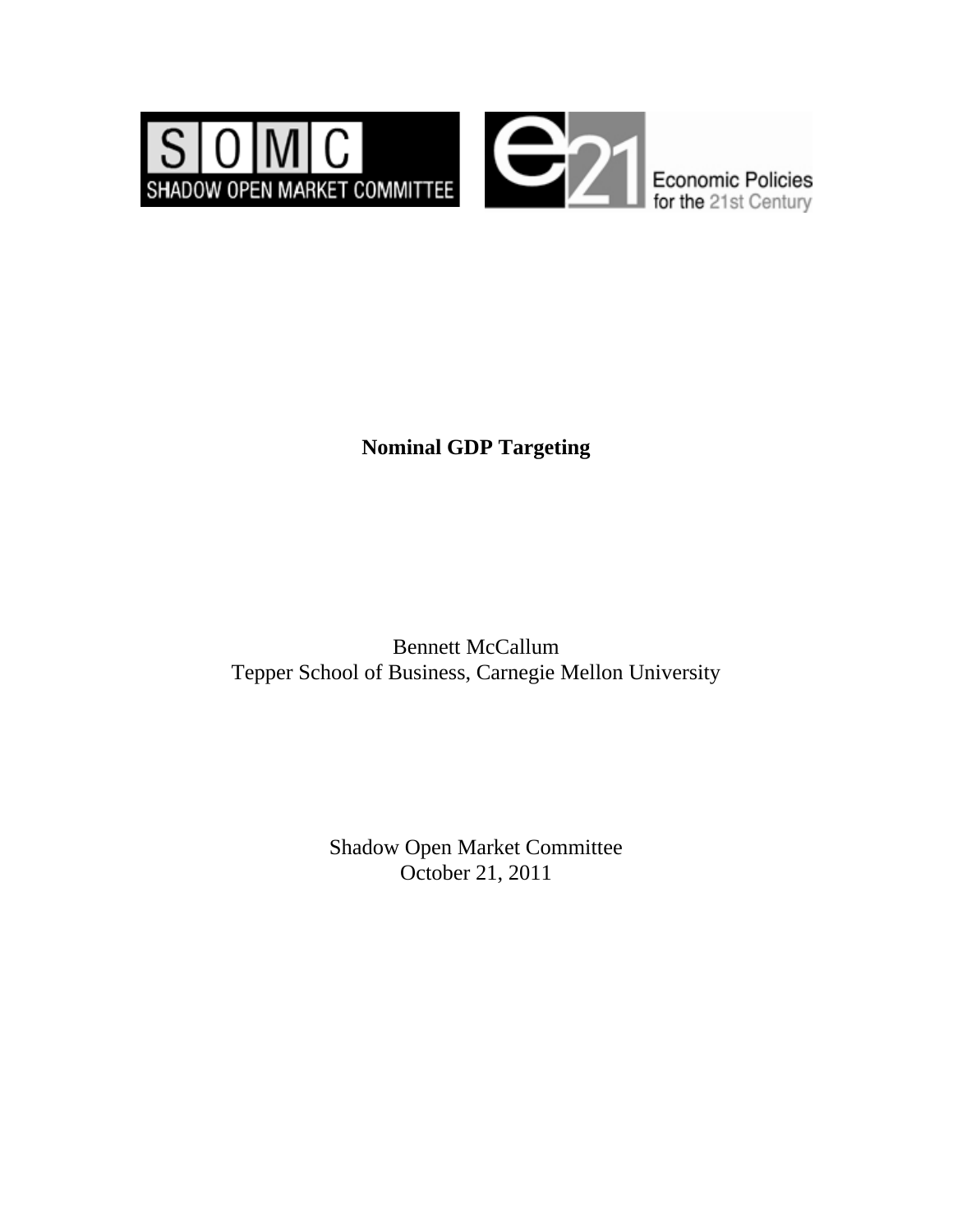Recent months have witnessed an upsurge of interest in the idea that, to quote *The Economist* (2011), "... rather than directing monetary policy to hit inflation targets (as they have done for the past 20 years) central banks should take aim at nominal GDP (or NGDP)." That is, the idea is that central banks should conduct monetary policy so as to keep the growth rate of aggregate nominal spending at a specified numerical value. This value would equal the sum of the central bank's target inflation rate (say, 1.5% per annum) and the economy's long-run average rate of output (real GDP) growth (say, 3.0%). The belief of supporters of the suggestion is that successful achievement of this objective would yield the same long-run average inflation rate as would achievement of an inflation target of 1.5%, and also the same long-run growth of output, but would do so with a reduced volatility of output fluctuations.<sup>1</sup>

As one who published numerous academic papers over the years 1985-1999 that supported that suggestion, I greatly welcome this upsurge. I am a bit sorry that my writings always used the term "nominal income targeting," since a Google search on "nominal GDP targeting" does not lead to my papers, but of course I have no property rights at all to the basic idea, which was first developed, I believe, by the great British economist James Meade many years before his Nobel Prize lecture of 1977.<sup>2</sup> The recent upsurge has been led by Scott Sumner and other bloggers, who typically use the term nominal GDP targeting, which is more specific.<sup>3</sup> Actually, however, the basic idea is that monetary policy affects both inflation and real output by way of its influence on nominal aggregate demand, so one might want to focus upon, rather that nominal GDP, some other measure of aggregate nominal spending. One example is the measure favored by William Niskanen, "nominal final sales to domestic purchasers" (i.e, nominal gross domestic product plus net imports minus the change in private inventories).  $\overline{A}$  different type of departure from pure nominal GDP could be the use of a related measure that is available at a higher frequency, e.g., one based on the product of a producer (or consumer) price index and the industrial production index, both of which are available on a monthly basis. The feasibility of this type of approach refutes the possible objection that nominal GDP is available only at quarterly intervals, which might be judged as available too infrequently for practical policymaking.

The main issue, however, is *why* use of the rate of growth of some nominal spending measure would be better than use of the rate of growth of a broad price index (i.e., some inflation rate) as the crucial variable on which the central bank should focus. In that regard, a basic consideration is that inflation is not the only macro variable that the central bank wishes to influence in a productive manner. Output (and employment) also is of great concern, so it is desirable (as well as politically inevitable!) that the central bank will take this real variable into account in making its policy decisions. In fact, "inflation targeting" has come to mean, among central bankers as well as academics, a policy that focuses not only on inflation but also on measures such as the "output gap,"

 $\overline{a}$ 

<sup>&</sup>lt;sup>1</sup> These beliefs are based on the widely accepted concept of the "long-run neutrality of money."<br><sup>2</sup> See Meade (1977), A prominent U.S. seedomic supporter wes Bebert Helli see Hell (1984) on

<sup>&</sup>lt;sup>2</sup> See Meade (1977). A prominent U.S. academic supporter was Robert Hall; see Hall (1984) and also Hall and Mankiw (1994). Tobin (1983) also mentioned, did not actively support, the strategy.

<sup>&</sup>lt;sup>3</sup> Sumner's blog site is: www.themoneyillusion.com.

<sup>&</sup>lt;sup>4</sup> See Niskanen (2009). He has been a consistent and insightful promoter of the approach.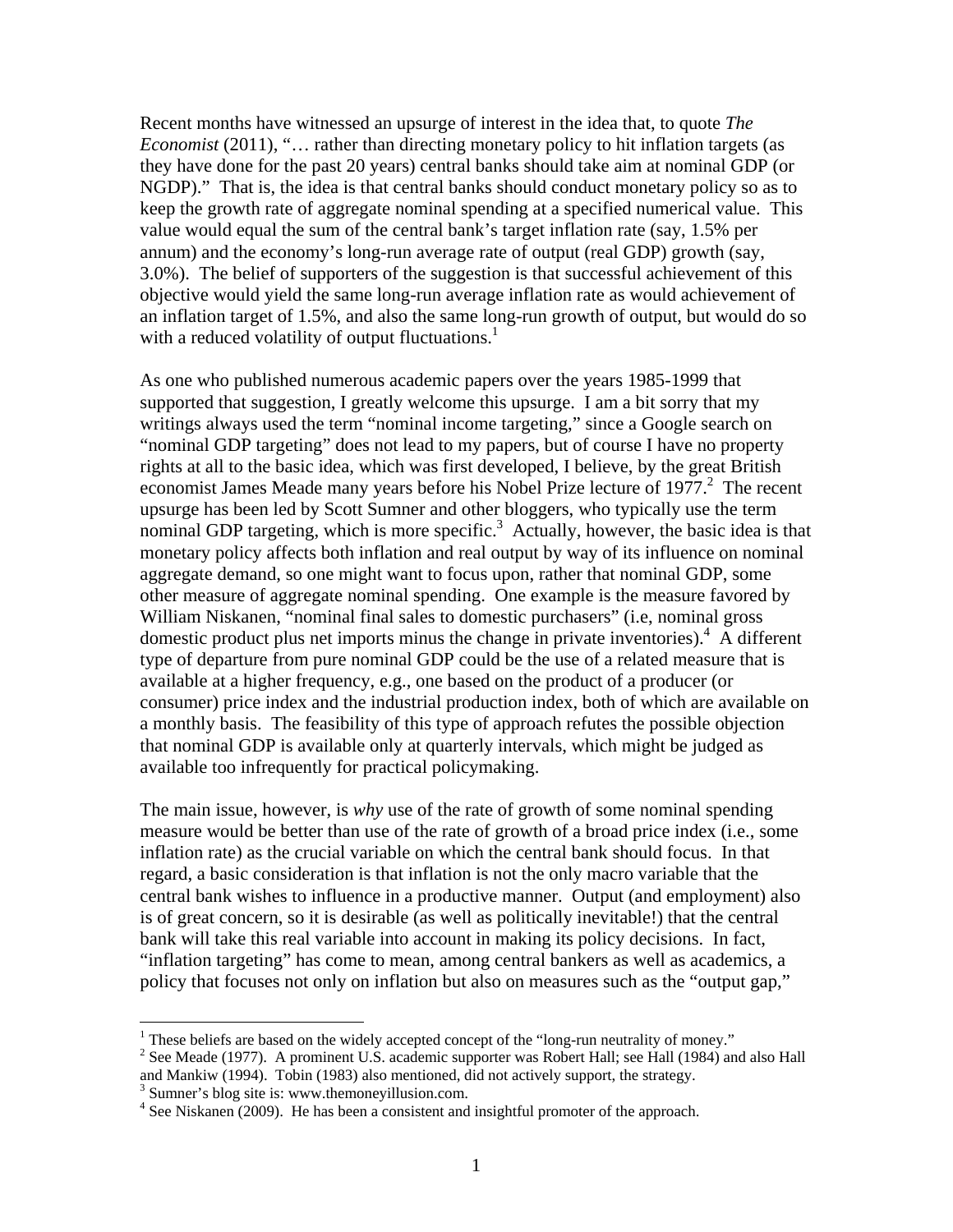that is, the difference between actual output and its "natural" value (which would be forthcoming if it were not for certain frictions, including primarily "price level stickiness," i.e., slow adjustment of prices to changes in macroeconomic conditions). To focus on nominal GDP growth is only one way of taking into account both inflation and real output considerations, but it is a simple, clean way of doing so. It also has the desirable feature that it gives the central bank an objective that is expressed entirely in nominal (i.e., monetary) terms.

It seems ironic then that, when academic economists suggested nominal income targeting to Federal Reserve officials in the 1980s, often the main objection put forth was that it would be difficult for the public to understand.<sup>5</sup> But it seems likely that it would be easier for the public to understand nominal GDP growth than a target that includes an unspecified weighted average of an inflation rate and some unreported major adjustment to take account of output and/or unemployment conditions. Indeed, I would argue that "total spending" in the economy is a way of describing nominal GDP that would make that concept at least as easy to understand by average citizens as "core inflation" or even CPI inflation.

But suppose that the central bank were to be explicit and clear about weights to be attached to target levels of inflation and output-gap variables separately. How would nominal income targeting compare with that type of inflation targeting substantively, i.e., in terms of results? Here one cannot be certain, but I find it plausible that movements in nominal spending growth would be more closely and reliably related to central bank policy actions—primarily open market sales and purchases—than would movements in inflation and output separately. If so, then the central bank that targets nominal GDP would not have to rely upon its models of the way in which nominal and real variables are related, that is, its model of the "Phillips curve" relationship. That is a significant advantage, because the Phillips curve relationship is the component of quantitative (econometric) macroeconomic models for which professional understanding and agreement is, by far, the weakest. Thus, if the central bank can manage nominal spending growth in a manner that does not involve conceptually the Phillips curve, it can conduct policy without use of that elusive relationship. By contrast, if it focuses on inflation and real GDP separately, or on inflation alone, it cannot possibly avoid its use.

The point of view expressed in the preceding discussion is somewhat reminiscent of Milton Friedman's approach to price-level determination, in which he famously depicts the central bank as choosing the supply of money in nominal terms while the private sector is choosing the quantity of money demanded in real terms. The interaction of these choices then determines the price level—see Friedman (1987, pp. 3-4). In the present application, the central bank determines the amount of spending in nominal terms, with the private sector's behavior determining how much of any change in spending will be in terms of (real) output changes and how much will be in (nominal) price level changes. Since the long-run average growth rate of private demand in real terms is due to growth of labor, capital, and technological progress—none of which will be strongly affected by the average inflation rate (according to almost universal

 $\overline{a}$ 

<sup>&</sup>lt;sup>5</sup> This statement is based on discussions at the time with Federal Reserve officials.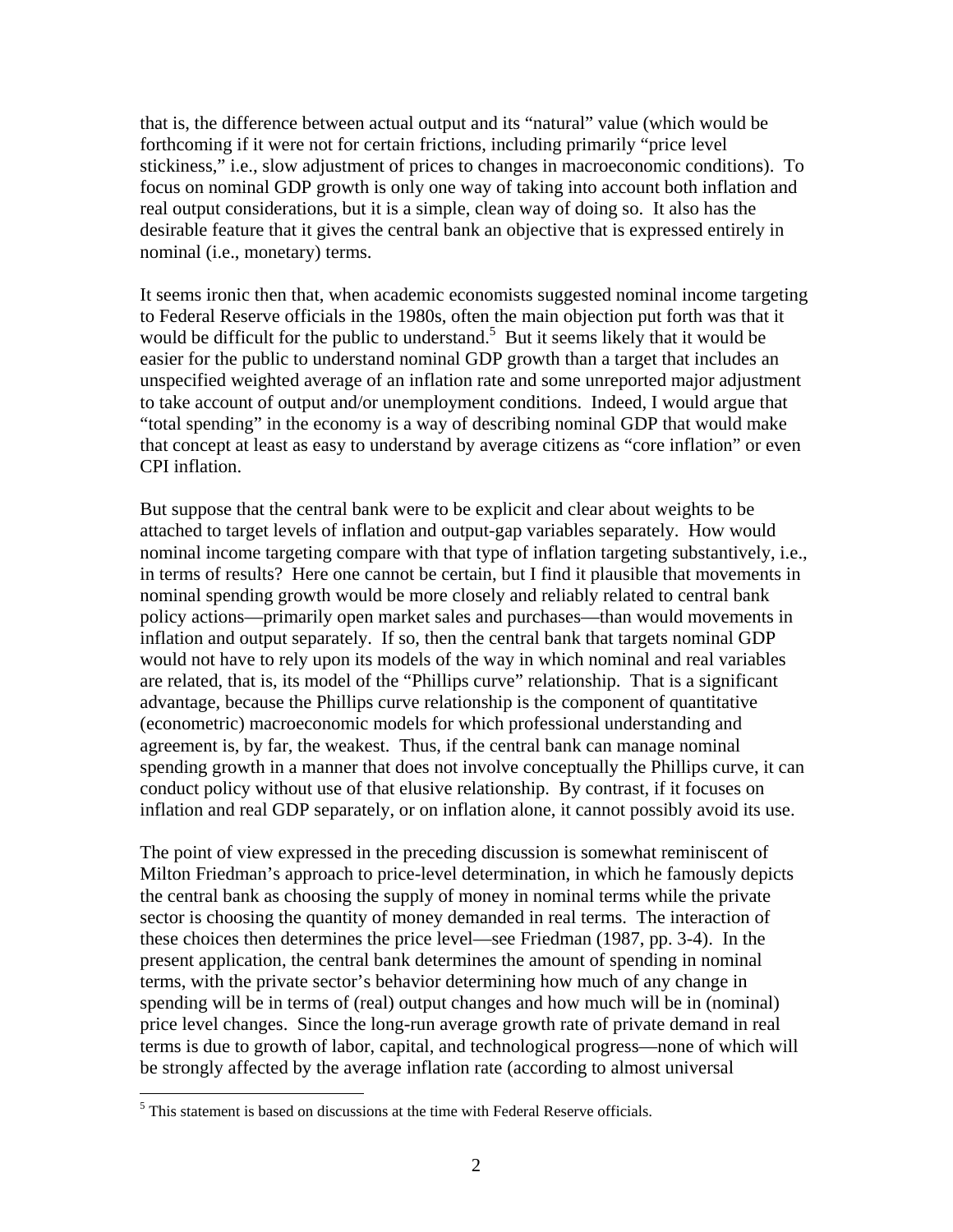agreement among monetary/macro economists)—the central bank's choice then yields the desired (target) inflation rate on average.<sup>6</sup>

From the foregoing it can be seen that one issue that arises in discussions of nominal GDP targeting is whether the targets should be expressed in terms of "level" or "growthrate" measures. For an example of the distinction, suppose that the chosen rate of growth of nominal GDP is 4.5% per year. Suppose that in some year, however, the central bank misses that target by a full percentage point on the high side, yielding 5.5% growth consisting of (for example) 3.0 percent inflation and 2.5% real growth. Should the central bank strive for the usual 4.5% growth in nominal GDP again in the following year? Or should it decrease its growth target to 4.0%, aiming thereby to be back at the original path for the nominal GDP level at the end of the next year? In other words, should the nominal GDP targets be set in terms of growth rates or growing levels? In the latter case, the disadvantage will be that policy that decreases nominal growth below its usual target value may be excessively restrictive, whereas the former case leaves open the possibility of cumulative misses in the same direction for a number of periods, i.e., it permits "base drift" away from the intended path. My position on this issue has been that keeping with the target growth rates will, if they are on average equal to the correct value over time, be unlikely to permit much departure from the planned path and so should probably be preferred. This is not at all a universal point of view, however, among nominal GDP supporters.

 $\overline{a}$ 

 $6$  Assuming, of course, that the central bank is correct in its estimate of the growth rate of real output.